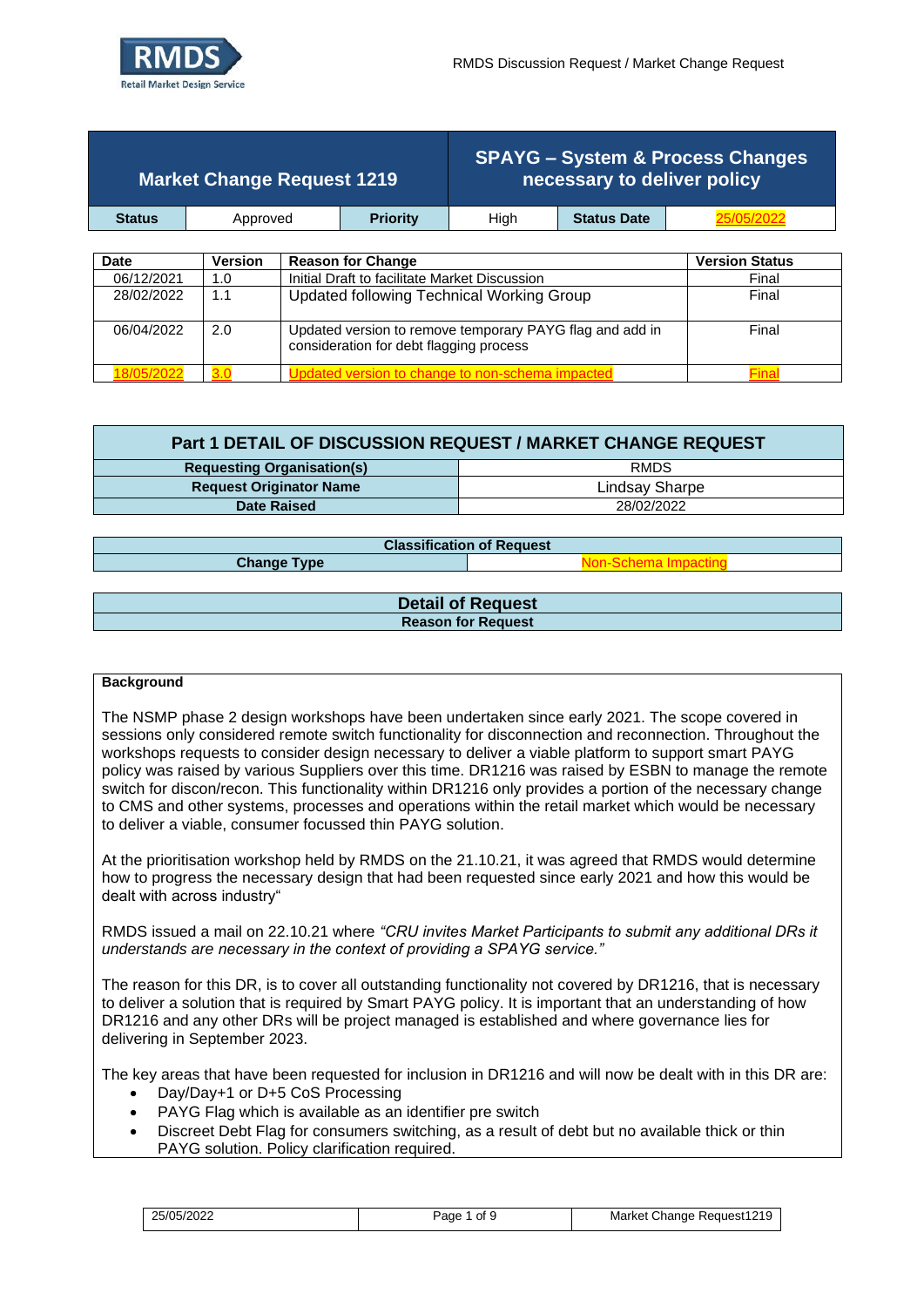

- CTF algorithm suitability for PAYG service provision (CTF degradation should only be impacted by genuine communications degradation and not MDMS or system issues). Evidenced by issue with mass CTF 4-3 degradation recently and the impact it would have on SPAYG.
- Contingency process for failure in technology chain (day to day and critical/mass failure),
- SLAs and query management between Suppliers (on behalf of customer) and ESBN for D2D support. Extend to major tech outages at any point in tech chain (similar to point on contingency process)
- Transition process between SPAYG and Credit for existing customers.

The reason behind each and the proposed design and considerations are included in the next section.

It must be stated that as detailed upstream design continues, possible central market system (CMS) changes may be required. These will either form part of a re-versioned MCR or a separate DR/MCR.

### **Proposed Solution**

To deliver on SPAYG policy the following changes in addition to those in DR1216 must be implemented.

### **1. Day, Day+1 or QH (D+5) CoS Processing – Effective date and Processing date to be the same.**

**Why**: The current Change of Supplier Process is designed for credit pay to credit pay switching. Although an effective date of "Day" can be requested, the processing of this request is only confirmed at a minimum 5 working days later. In reality the average confirmation is between 6-9 days. The CoS is effected on the original request date (or the date of the meter re-configuration – as close to request date for smart meter MCC changes during switch) meaning the date is retrospectively applied and the new Supplier gets registered from a date in the past. This works in a credit based system as billing is performed retrospectively for consumption. DUoS and consumption charges can be managed by retrospectively applying the switch date as the start date and billing forward (usually to a point up to 2 months in advance).

In PAYG solutions, the consumer is actively engaging with the energy bill, in many cases, daily. They are paying for their energy proactively rather than retrospectively. **This means that it is critical to apply events such as CoS, CoLE or Tariff change in as close to real time as possible or to align the processing dates to the effective dates in order to allow alignment of consumer financial status**. Without this, each supplier process will be refunding overpaid energy vended to consumers at all key industry processes. This would be hugely complex, administratively burdensome, costly, open to issues with consumers and repayments, poor consumer journey and experience and many more. It seems critical that the framework on which the Retail Electricity Market operates, can support all services and customers that are mandated through regulation – SPAYG being a clear example. In addition, suppliers will be unable to request re-en during this transition period and this could result in prolonged loss of power for customers even if they have topped up, pointing to a need for central market systems to be updated in the interests of consumer protection.

The best way to illustrate the issue with the current mismatch between CoS effective dates and processing dates, is through examples. Using Customer John Smith and Supplier A and Supplier B, three examples will be used to explain the issue.

- 1. SPAYG to SPAYG
- 2. SPAYG to Credit
- 3. Credit to SPAYG

| 25/05/2022 |
|------------|
|------------|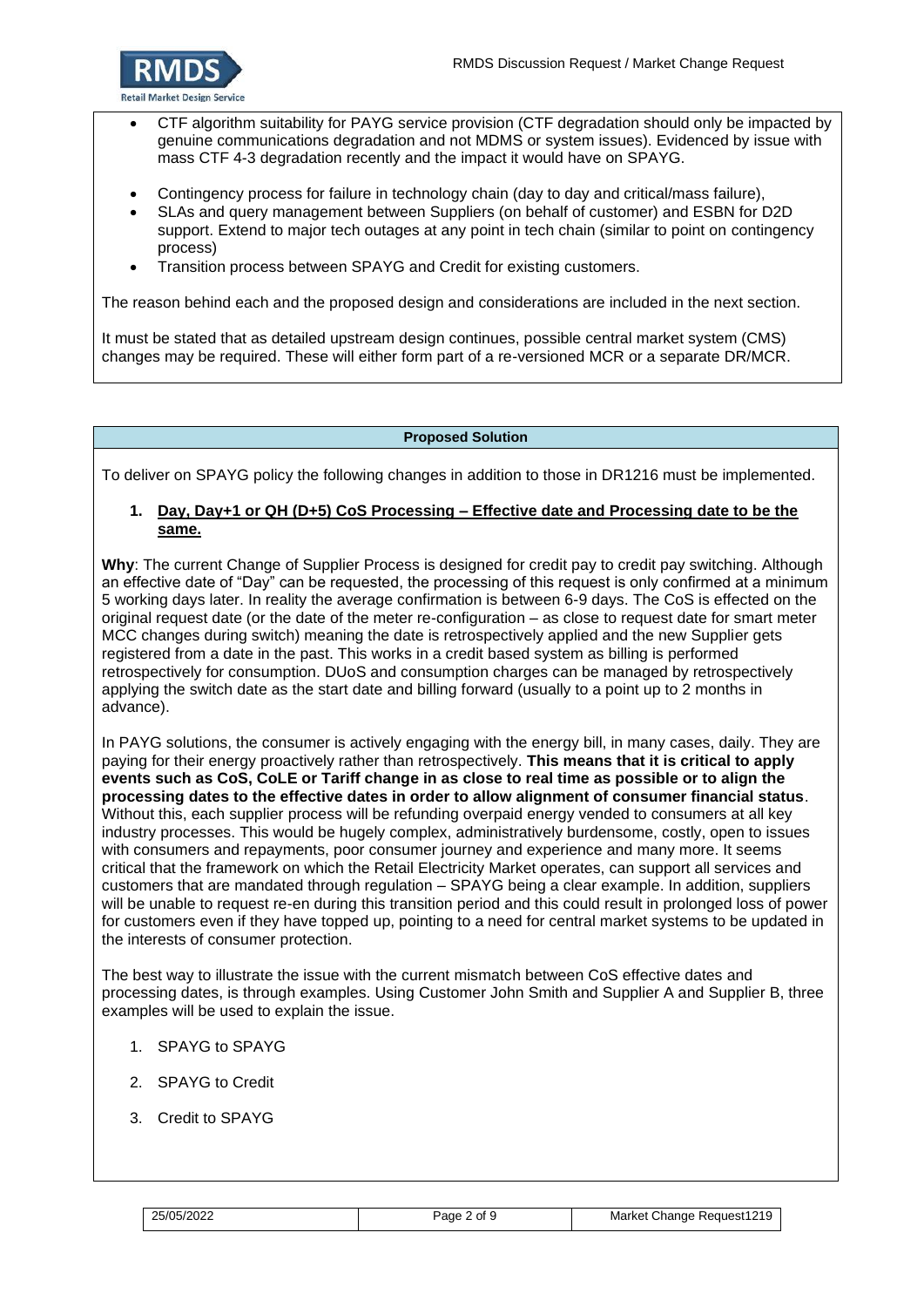



- Customer John Smith registered to Supplier A on a **SPAYG product.**
- Customer wishes to switch to Supplier B on **SPAYG product,** contacts them and supplier B sends an 010MM on the 09.08.21 to switch with required date of 09.08.21
- All processes correctly, 102 is sent to Supplier B and 110 sent to Supplier A.
- While CoS processes (on average see as 6-9 days), customer is still registered to Supplier A. Supplier A is responsible for DUoS and all terms of supply until such time as 105L is issued and CoS Is effected with switchover in retail systems.
- The customer has right to energy during the CoS Processing period and as on a smart PAYG product continues to vend to keep the lights on.
- Note a switch could take much longer than 6-9 days to process depending on technical/other issues.

| 25/05/2022 | 0t<br>Page | Request1219<br>Market<br>' hange۔ |
|------------|------------|-----------------------------------|
|------------|------------|-----------------------------------|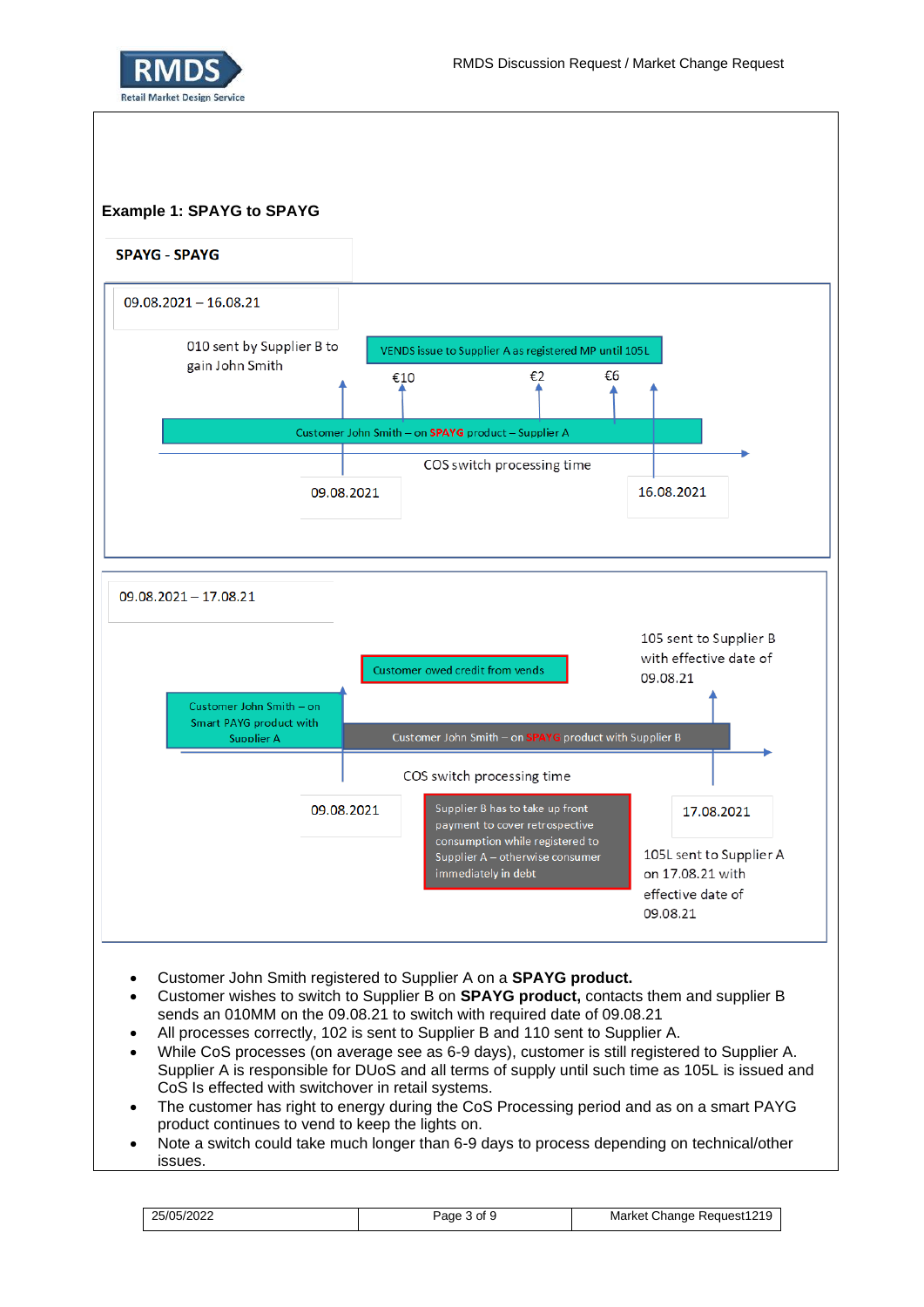

- In this scenario, the CoS completes and the 105 is sent to the gaining Supplier B on 17/08 and 105L to the losing supplier B both indicating the effective date of the switch is the 09.08 as requested.
- Supplier A is now left having received vends for the service during the CoSCoS processing period and would be required to reconcile and refund the customer for the vends.
- Supplier B must ensure sufficient credit is taken up front for the CoS Processing period to ensure the customer is not immediately in debt once Switch effected (for the period 09.08 – 17.08)

## **Example 2: SPAYG to Credit**

#### **SPAYG - Credit**



- Customer wishes to switch to Supplier B on a **Credit product**, contacts them and supplier B sends an 010MM on the 09.08.21 to switch with required date of 09.08.21
- All processes correctly, 102 is sent to Supplier B and 110 sent to Supplier A.

25/05/2022 Page 4 of 9 Market Change Request1219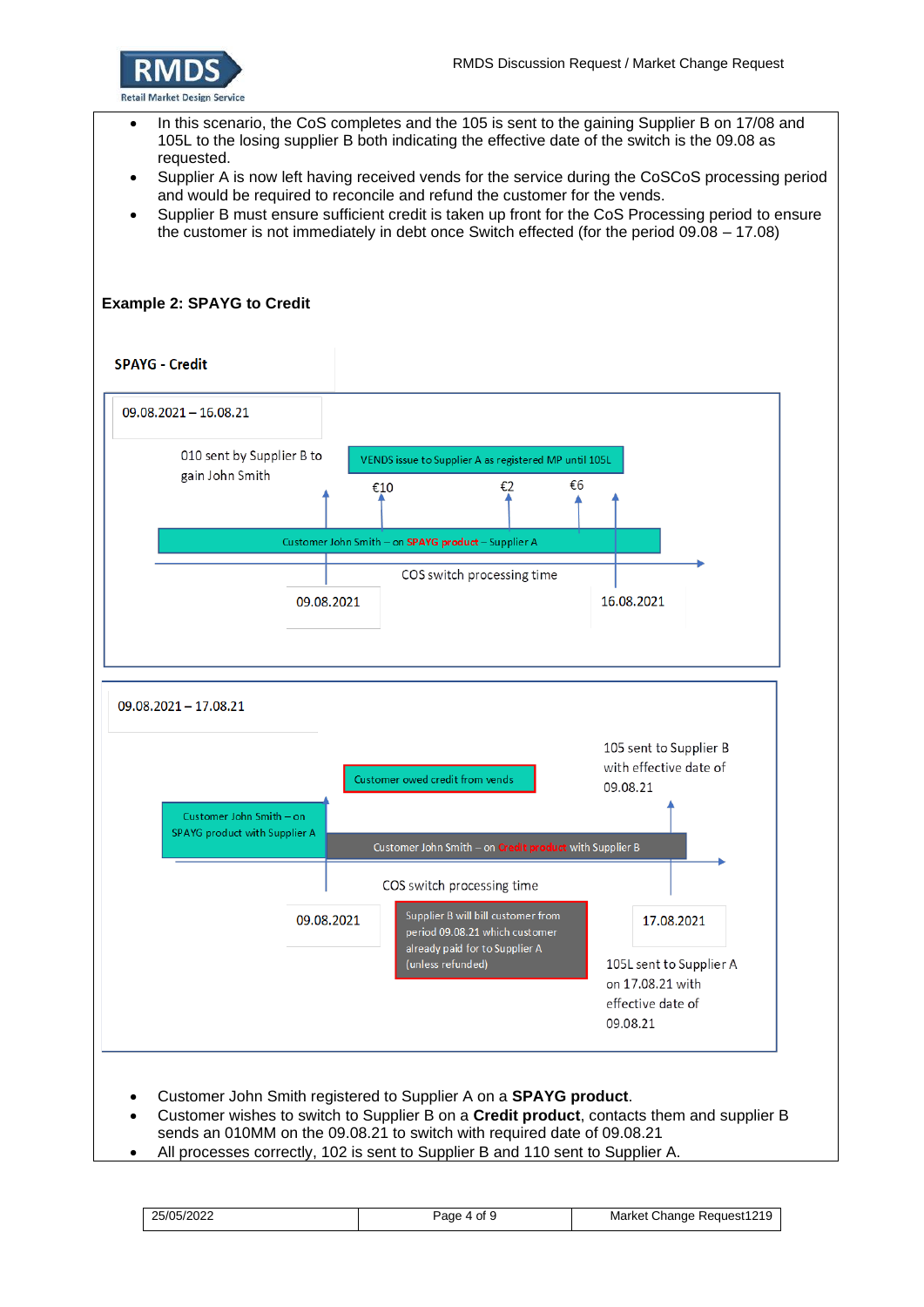

- While CoS processes (on average see as 6-9 days), customer is still registered to Supplier A. Supplier A is responsible for DUoS and all terms of supply until such time as a 105L is issued and CoS is effected with switchover in retail systems.
- The customer has right to energy during the CoS Processing period and as on a Smart PAYG product continues to vend to keep the lights on.
- Note a switch could take much longer than 6-9 days to process depending on technical/other issues.
- In this scenario, the CoS completes and the 105 is sent to the gaining Supplier B on 17/08 and 105L to the losing supplier B both indicating the effective date of the switch is the 09.08 as requested.
- Supplier A is now left having received vends for the service during the CoS processing period and would be required to reconcile and refund the customer for the vends.
- Supplier B will bill customer on a credit tariff from the 09.08 which unless refunded by losing supplier A, will be paid for twice.

### **Example 3: Credit to SPAYG**

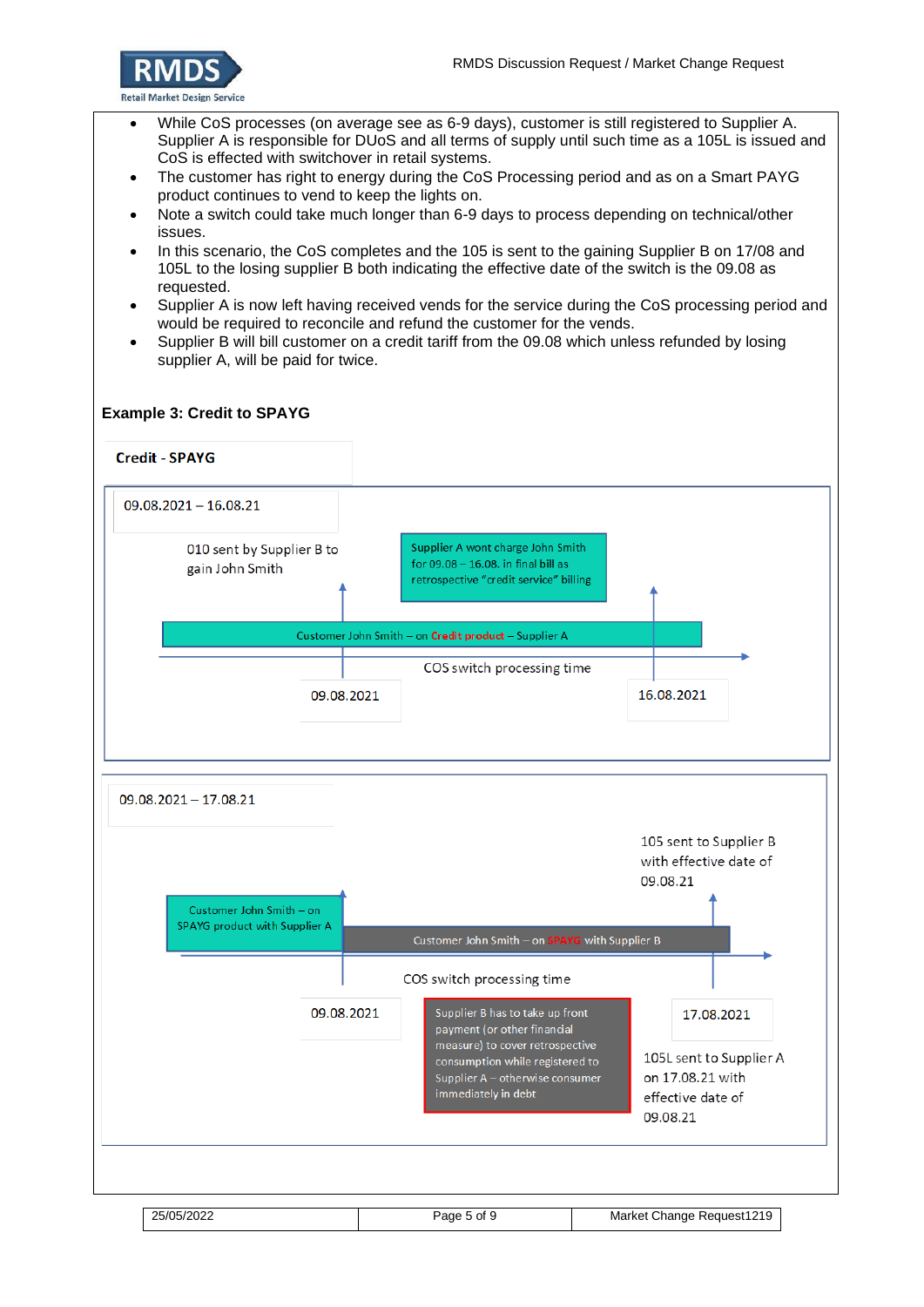

- Customer John Smith registered to Supplier A on a **Credit product**.
- Customer wishes to switch to Supplier B on **SPAYG product**, contacts them and supplier B sends an 010MM on the 09.08.21 to switch with required date of 09.08.21
- All processes correctly, 102 is sent to Supplier B and 110 sent to Supplier A.
- While CoS processes (on average see as 6-9 days), customer is still registered to Supplier A. Supplier A is responsible for DUoS and all terms of supply until such time as 105L is issued and CoS Is effected with switchover in retail systems.
- The customer has right to energy during the CoS Processing period but because on a credit product, is unaffected. Their final bill will cover any alignment of CoS Processing dates.
- Note a switch could take much longer than 6-9 days to process depending on technical/other issues.
- In this scenario, the CoS completes and the 105 is sent to the gaining Supplier B on 17/08 and 105L to the losing supplier B both indicating the effective date of the switch is the 09.08 as requested.
- Supplier A will now final bill customer to 09.08 and will not charge for energy consumed during 09.08 to 17.08.
- Supplier B must ensure sufficient credit is taken up front for the CoS Processing period to ensure the customer is not immediately in debt once Switch effected (for the period 09.08 – 17.08)

### The requirement is

- **To align the event processing date with the CoS effective date as far as possible to reduce the need for refund and reconciliation.**
- For the gaining supplier to choose whether to offer the customer a PAYG tariff

Note: Effective Date = Effective from date. Defination MM105 - Effective From Date is the date from which the New Supplier registration to the Meter Point is effective. The registration is effective from 00h00 at the start of this day. Where meter works are required as a result of the CoS request then the effective from date will be the date on which the meter works are completed.

| Following feedback from Market Participants a consensus to proceed with a D+5 processing and effective |  |  |  |
|--------------------------------------------------------------------------------------------------------|--|--|--|
| date was agreed.                                                                                       |  |  |  |

• **D + 5 (Working Days) processing and effective date for a PAYG customer** o The proposal is to populate a required date of D+5 (working days) where the new Supplier is offering a PAYG tariff whereby the effective date in these scenarios will be D+5 (working days) and processing will align to the effective date. The key issue is the alignment of switch and processing.

 $\circ$  MM010 (change of supplier request) should be populated with a required date of D+5 (working days) where the new Supplier is offering a SPAYG tariff to the Customer. The CoS will complete to an effective date of D+5 (working days) and the CoS completion messages will be sent once D+6 is reached. o This option would also require disconnection code D05 and reconnection code EO5 to be allowable during the period between 010 issue and 105 date to allow any existing PAYG services to continue (subject to Customer Protection implications that would require CRU approval).

• **Change of Smart Data Services as part of a CoS to facilitate SPAYG** o The proposal is to populate a required date of D+5 (working days) and also request a change to Interval Data services.The effective date in these scenarios will be D+5 (working days) and processing will align to the effective date. The key issue is the alignment of switch and processing.

o ESBN would reconfigure the Meter from Non-Interval data services to Interval data services on D+5 (working days) and the CoS completion messages will be sent once D+6 is reached

 $\circ$  The customer would be registered to the gaining Supplier as an Interval customer.

| 25/05/2022 | 6 of<br>Page | Request1219<br>Market Change |
|------------|--------------|------------------------------|
|------------|--------------|------------------------------|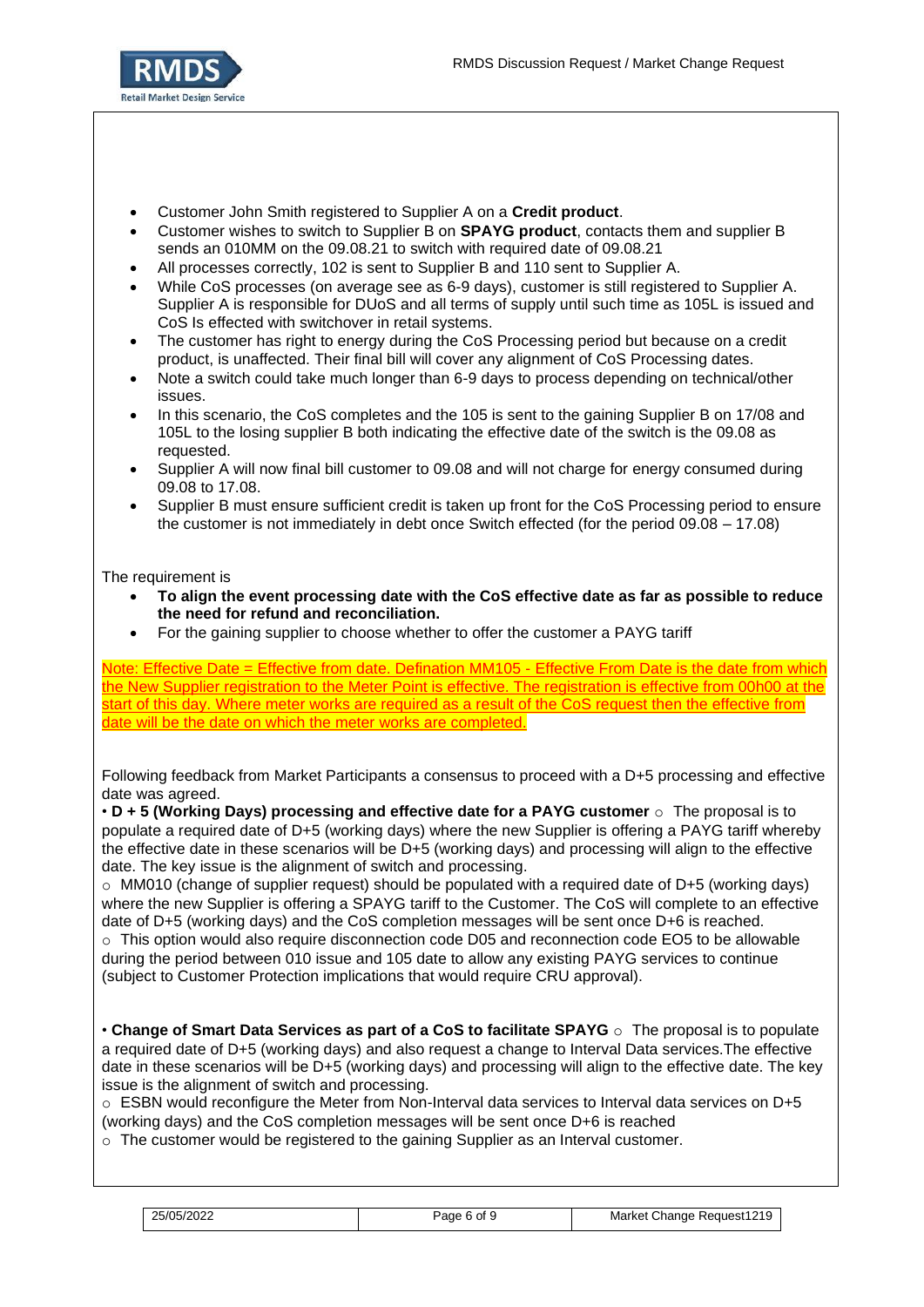

# **2. PAYG Flag**

CRU has considered the proposals included in DR1219 as well as the feedback received from Market Participants in relation to the ask for a PAYG flag as part of the Smart PAYG solution. Consumer choice is key to an open competitive retail market. The CRU is cognisant of potential unintended consequences for the customer in having this identifying characteristic available to suppliers. The CRU has therefore decided to reject the inclusion of a permanent PAYG flag in DR1219.

# **3. Debt Flag for switches away from Suppliers with no PAYG facility**

CRU has confirmed its position that there will not be a debt flag or identifier for Smart PAYG.

# **4. CTF algorithm suitability for SPAYG service provision**

DR1222 has been created to look at CTF algorithm.

# **5. Contingency process for failure in SPAYG Technology Chain**

DR1221 has been created to look at contingency process for failure in the SPAYG technology chain.

The debt flagging process will be examined to provide clarity in relation to how it operates and ensure it continues to work effectively as per existing policy.

# **Scope of Change**

| Design<br>Documentation | <b>Business</b><br>Process | <b>DSO Backend</b><br>System<br>Change | <b>MP</b> Backend<br>System<br>Change | <b>Tibco</b> | $\overline{\omega}$<br>ಪ | ത<br>æ<br>ద్ద | ဖာ<br>ebfo | $\omega$<br>O<br>÷<br>$\overline{\Phi}$<br>ဖာ<br>$\frac{1}{6}$<br>≲ | 黃<br>$\sigma$<br>o<br>Ωļ<br>친호<br>지역<br>이후<br>$\overline{\mathbf{v}}$ |
|-------------------------|----------------------------|----------------------------------------|---------------------------------------|--------------|--------------------------|---------------|------------|---------------------------------------------------------------------|-----------------------------------------------------------------------|
|                         |                            |                                        |                                       |              |                          |               |            |                                                                     |                                                                       |

| <b>Market Messages</b> |                     |            |  |  |  |
|------------------------|---------------------|------------|--|--|--|
| Message No.            | <b>Message Name</b> | <b>ROI</b> |  |  |  |
| <b>No Impact</b>       | No Impact           | No Impact  |  |  |  |

| 25/05/2022 | 7 of S<br>Paɑe | Market Change Request1219 |
|------------|----------------|---------------------------|
|------------|----------------|---------------------------|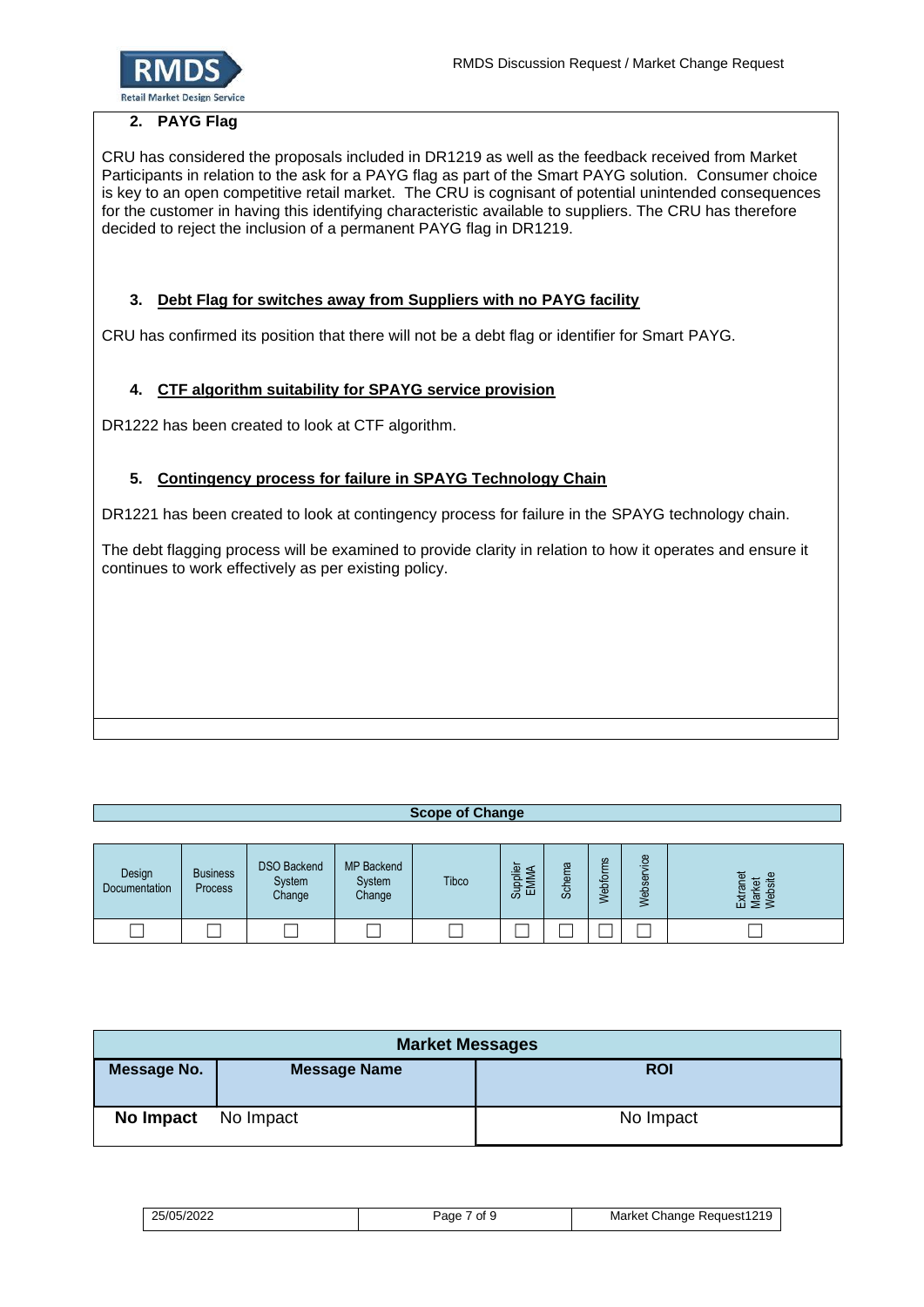

| <b>Data Definitions</b> |  |  |
|-------------------------|--|--|
| No Impact               |  |  |
|                         |  |  |
|                         |  |  |

**Data Codes**

| <b>Market Message Implementation Guides</b> |        |  |
|---------------------------------------------|--------|--|
| <b>Message Guide</b>                        | Yes/No |  |
| Meter Works                                 | Yes    |  |
| Meter Registration                          | Yes    |  |

| <b>Market Process Diagrams - MPDs</b> |                                 |                 |  |
|---------------------------------------|---------------------------------|-----------------|--|
| <b>Market Process Number</b>          | <b>Market Procedure</b>         | <b>Affected</b> |  |
| MPD <sub>1</sub>                      | Change of Supplier Non Interval | Yes             |  |
| MPD <sub>2</sub>                      | Change of Supplier Interva      | Yes             |  |
| MPD <sub>9</sub>                      | De-Energisation                 | Yes             |  |
| MPD <sub>10</sub>                     | <b>Re-Energisation</b>          | Yes             |  |

| <b>Guidance Documentation</b> |                |                 |
|-------------------------------|----------------|-----------------|
| <b>Document</b>               | <b>Version</b> | <b>Affected</b> |
| No impact                     |                | No Impact       |

| <b>Briefing Document</b> |  |                 |  |
|--------------------------|--|-----------------|--|
| <b>Briefing Document</b> |  | <b>Affected</b> |  |
| No Impact                |  | Yes             |  |

| <b>User and Technical Documents</b> |             |                |                 |  |
|-------------------------------------|-------------|----------------|-----------------|--|
| Reference                           | <b>Name</b> | <b>Version</b> | <b>Affected</b> |  |
| No impact                           |             |                | No Impact       |  |
|                                     |             |                |                 |  |

| 25/05/2022 | , ot ⊆<br>Paqe | Change Request1219<br>Market |
|------------|----------------|------------------------------|
|------------|----------------|------------------------------|